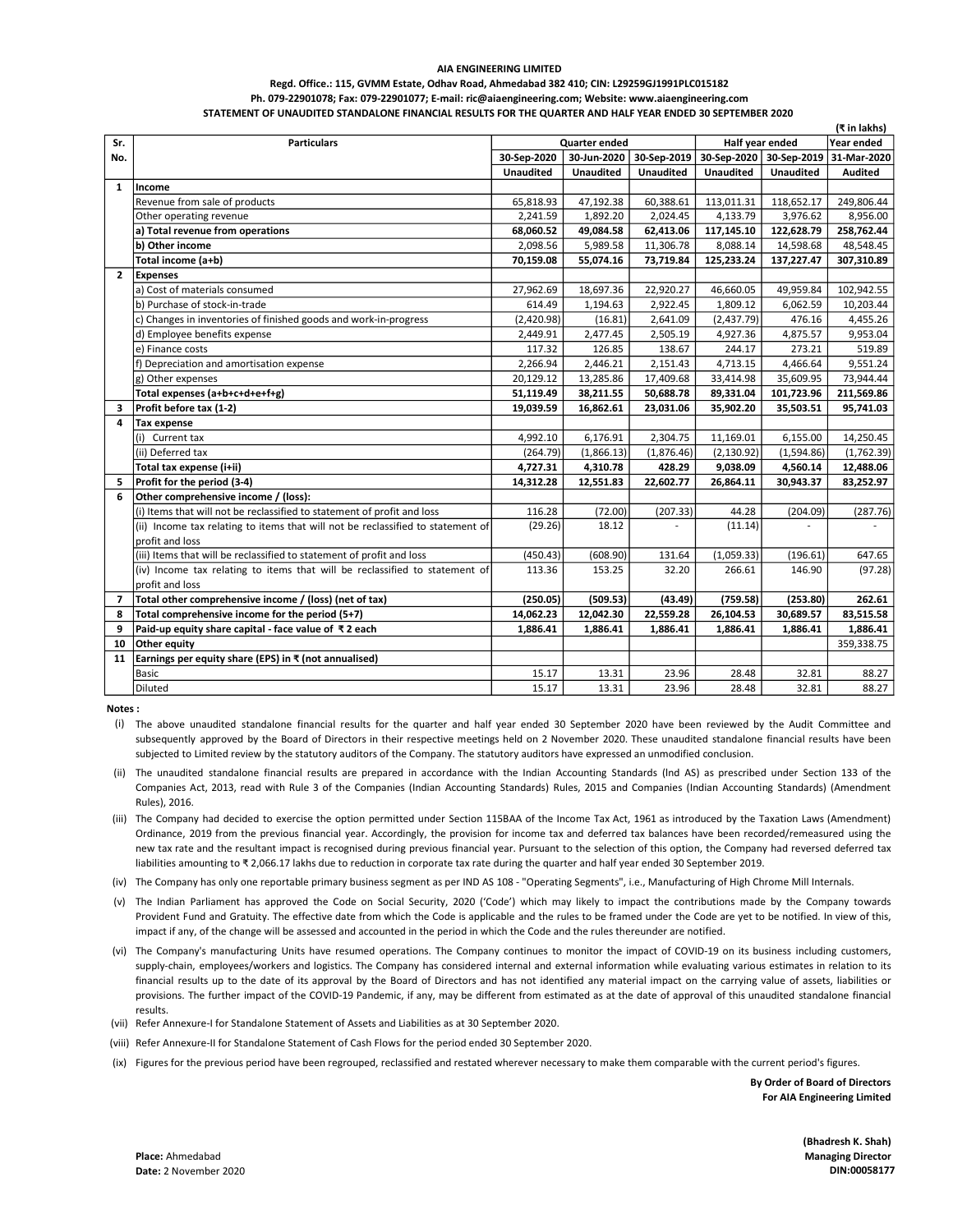## CIN : L29259GJ1991PLC015182

# Annexure - I : Standalone Statement of Assets and Liabilities

|                                                                                        |                   | (₹ in lakhs)  |
|----------------------------------------------------------------------------------------|-------------------|---------------|
|                                                                                        | As at             | As at         |
| <b>Particulars</b>                                                                     | 30 September 2020 | 31 March 2020 |
|                                                                                        | (Unaudited)       | (Audited)     |
| <b>ASSETS</b>                                                                          |                   |               |
| (I) Non-current assets                                                                 |                   |               |
| (a) Property, plant and equipment                                                      | 77,803.83         | 81,521.75     |
| (b) Right of use asset                                                                 | 3,827.02          | 4,171.45      |
| (c) Capital work-in-progress                                                           | 9,341.68          | 3,234.93      |
| (d) Goodwill                                                                           | 460.69            | 460.69        |
| (e) Other intangible assets                                                            | 331.00            | 344.75        |
| (f) Financial assets                                                                   |                   |               |
| (i) Investments                                                                        | 40,010.23         | 1,578.62      |
| (ii) Trade receivables                                                                 | 395.21            | 264.77        |
| (iii) Loans                                                                            | 594.50            | 584.36        |
| (g) Other tax assets (net)                                                             | 2,558.13          | 2,416.53      |
| (h) Other non-current assets                                                           | 4,517.17          | 5,125.41      |
| <b>Total non-current assets</b>                                                        | 139,839.46        | 99,703.26     |
| (II) Current assets                                                                    |                   |               |
| (a) Inventories                                                                        | 45,792.23         | 43,504.09     |
| (b) Financial assets                                                                   |                   |               |
| (i) Investments                                                                        | 89,638.71         | 141,763.55    |
| (ii) Trade receivables (net)                                                           | 93,817.12         | 96,831.22     |
| (iii) Cash and cash equivalents                                                        | 3,890.81          | 3,881.10      |
| (iv) Bank balances other than (iii) above                                              | 50,580.08         | 578.63        |
| (v) Loans                                                                              | 219.05            | 233.03        |
| (vi) Derivatives                                                                       | 267.07            |               |
| (vii) Other financial assets                                                           | 3,554.06          | 3,861.47      |
| (c) Other current assets                                                               | 6,633.02          | 9,081.90      |
| <b>Total current assets</b>                                                            | 294,392.15        | 299,734.99    |
| <b>Total assets</b>                                                                    | 434,231.61        | 399,438.25    |
| <b>EQUITY AND LIABILITIES</b>                                                          |                   |               |
| <b>EQUITY</b>                                                                          |                   |               |
| (a) Equity share capital                                                               | 1,886.41          | 1,886.41      |
| (b) Other equity                                                                       | 385,443.28        | 359,338.75    |
| Equity attributable to owners of the Company                                           | 387,329.69        | 361,225.16    |
| <b>LIABILITIES</b>                                                                     |                   |               |
| (I) Non-current liabilities                                                            |                   |               |
| (a) Financial liabilities                                                              |                   |               |
| (i) Lease liabilities                                                                  | 560.86            | 1,044.54      |
| (b) Provisions                                                                         | 744.23            | 725.13        |
| (c) Deferred tax liabilities (net)                                                     | 5,934.02          | 7,769.04      |
| <b>Total non-current liabilities</b>                                                   | 7,239.11          | 9,538.71      |
| (II) Current liabilities                                                               |                   |               |
| (a) Financial liabilities                                                              |                   |               |
| (i) Borrowings                                                                         | 15,900.00         | 9,294.66      |
| (ii) Lease liabilities                                                                 | 526.63            | 363.87        |
| (iii) Trade payables                                                                   |                   |               |
| Total outstanding dues of micro enterprises and small enterprises                      | 1,615.84          | 1,354.62      |
| Total outstanding dues of creditors other than micro enterprises and small enterprises | 12,293.71         | 10,163.08     |
| (iv) Derivatives                                                                       |                   | 873.88        |
| (v) Other financial liabilities                                                        | 3,600.14          | 3,829.31      |
| (b) Other current liabilities                                                          | 1,318.24          | 1,771.40      |
| (c) Provisions                                                                         | 233.16            | 645.40        |
| (d) Current tax liabilities (net)                                                      | 4,175.09          | 378.16        |
| <b>Total current liabilities</b>                                                       | 39,662.81         | 28,674.38     |
| <b>Total equity and liabilities</b>                                                    | 434,231.61        | 399,438.25    |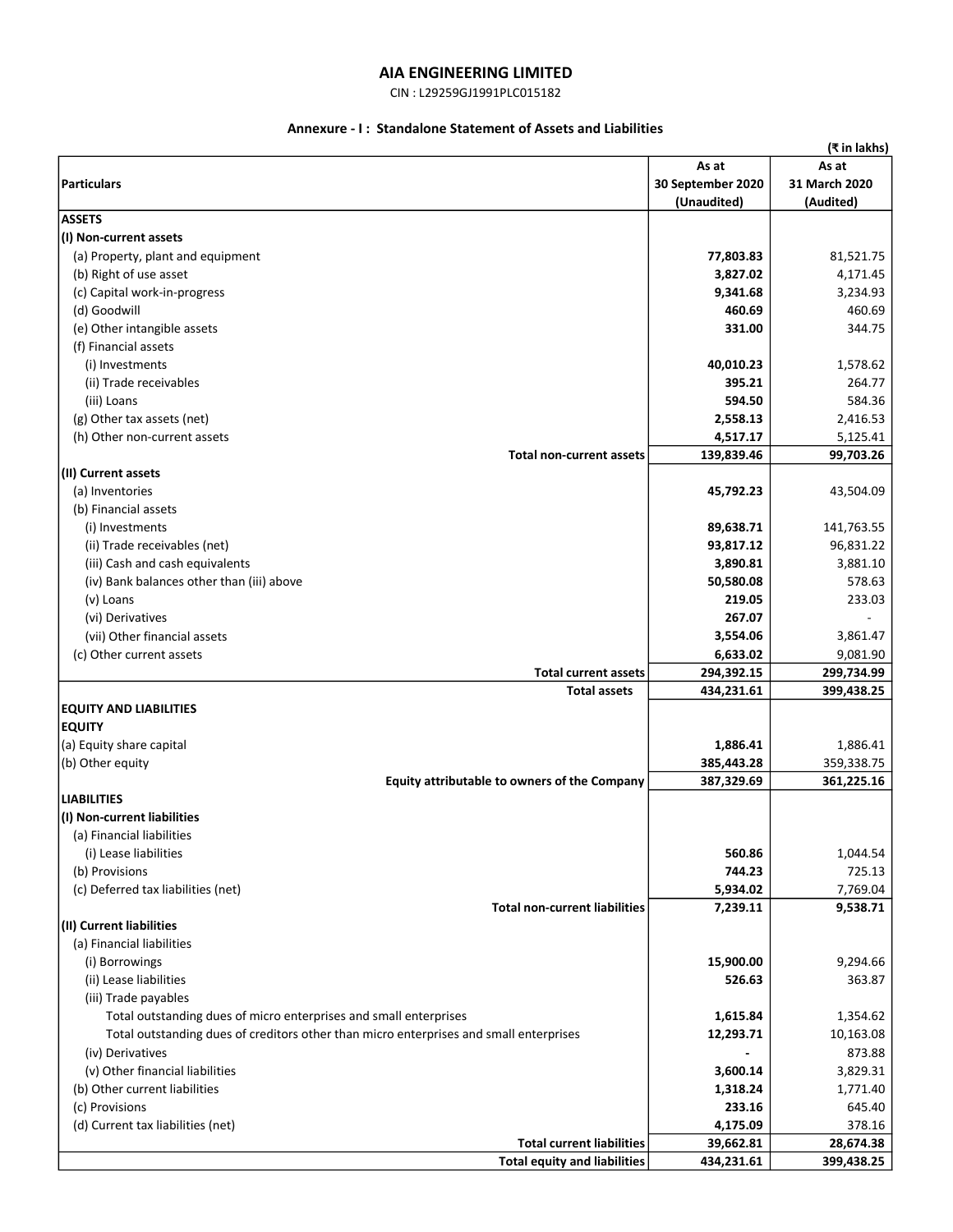## CIN : L29259GJ1991PLC015182

## Annexure - II : Standalone Statement of Cash Flows

(₹ in lakhs)

|                                                                                              | <b>Half Year Ended</b><br>30 September 2020 | Half Year Ended<br>30 September 2019 | Year ended<br>31 March 2020 |
|----------------------------------------------------------------------------------------------|---------------------------------------------|--------------------------------------|-----------------------------|
|                                                                                              | (Unaudited)                                 | (Unaudited)                          | (Audited)                   |
| A. Cash flow from operating activities:                                                      |                                             |                                      |                             |
| Profit before tax                                                                            | 35,902.20                                   | 35,503.51                            | 95,741.03                   |
| Add / (less): adjustments                                                                    |                                             |                                      |                             |
| Interest income                                                                              | (1, 416.89)                                 | (539.94)                             | (1,588.24)                  |
| Dividend income                                                                              |                                             | (8,536.53)                           | (33,974.07)                 |
| Profit on sale of current investments                                                        | (3,237.12)                                  | (1,813.56)                           | (3,216.11)                  |
| Fair valuation of current investments                                                        | (872.94)                                    | (1,702.93)                           | (3,831.49)                  |
| Unrealised loss / (gain) on foreign exchange fluctuation (net)                               | 918.82                                      | (47.26)                              | (1,577.22)                  |
| Loss on sale / disposal of Property, plant and equipment and right of use assets (net)       | 60.35                                       | 5.89                                 | (6.87)                      |
| Sundry balances (written back) / written off (net)                                           | (1.99)                                      | (23.30)                              | (117.56)                    |
| <b>Bad debts</b>                                                                             |                                             | 11.06                                | 11.06                       |
| Depreciation and amortisation                                                                | 4,713.15                                    | 4,466.64                             | 9,551.24                    |
| Finance costs                                                                                | 244.17                                      | 273.21                               | 519.89                      |
| Provision for product warranties                                                             | 63.35                                       | 57.28                                | 108.67                      |
| Provision for doubtful receivables                                                           | 62.08                                       |                                      | 127.09                      |
|                                                                                              | 36,435.18                                   | 27,654.07                            | 61,747.42                   |
| Changes in working capital:                                                                  |                                             |                                      |                             |
| (Increase) / Decrease in trade receivable                                                    | (860.01)                                    | 15,235.77                            | (2,205.43)                  |
| (Increase) / Decrease in loans                                                               | 3.84                                        | (1.38)                               | (43.43)                     |
| (Increase) / Decrease in other non-current assets                                            |                                             | (1.50)                               | 882.82                      |
| (Increase) / Decrease in inventories                                                         | (2, 288.14)                                 | (3, 131.17)                          | 2,267.44                    |
| Decrease in other financial assets                                                           | 253.33                                      | 3,110.98                             | 2,786.02                    |
| Decrease in other current assets                                                             | 2,448.88                                    | 3,849.56                             | 1,604.81                    |
| Increase/ (Decrease) in provisions                                                           | (412.21)                                    | 204.80                               | 35.13                       |
| Increase/ (Decrease) in trade payables                                                       | 2,384.63                                    | (4,598.50)                           | (3,523.84)                  |
| Increase in other financial liabilities                                                      | 255.20                                      | 290.52                               | 133.03                      |
| Increase/ (Decrease) in other current liabilities                                            | (453.17)                                    | (163.06)                             | 7.41                        |
| Cash generated from operations                                                               | 37,767.53                                   | 42,450.09                            | 63,691.38                   |
| Income taxes paid (net of refunds)                                                           | (6,962.31)                                  | (7, 513.24)                          | (14, 539.84)                |
| Net cash generated from operating activities (A)                                             | 30,805.22                                   | 34,936.85                            | 49,151.54                   |
| B. Cash flow from investing activities:                                                      |                                             |                                      |                             |
| Acquisition of property, plant and equipment, capital work-in-progress and other intangibles | (6,848.55)                                  | (8,008.41)                           | (12,860.93)                 |
| Proceeds from sale of property, plant and equipment                                          | 31.76                                       | 8.42                                 | 25.44                       |
| (Purchase of) / proceeds from sale of investments (net)                                      | 18,415.01                                   | (19, 973.89)                         | (27, 138.61)                |
| (Investment in) / Redemption of fixed deposits with bank (net)                               | (49,999.53)                                 | (12.59)                              | 59.48                       |
| Interest income                                                                              | 859.25                                      | 516.84                               | 1,679.59                    |
| Dividend income                                                                              |                                             | 8,536.53                             | 33,974.07                   |
| Net cash (used in) investing activities (B)                                                  | (37, 542.06)                                | (18,933.10)                          | (4,260.96)                  |
| C. Cash flow from financing activities:                                                      |                                             |                                      |                             |
| Proceeds from / (Repayment) of current borrowings (net)                                      | 6,903.42                                    | (6, 183.86)                          | (2,291.51)                  |
| Repayment non-current borrowings                                                             |                                             | (21.87)                              | (21.87)                     |
| Dividends paid (including taxes on dividend)                                                 |                                             | (9,978.14)                           | (39, 895.03)                |
| Finance costs paid                                                                           | (177.42)                                    | (296.23)                             | (389.89)                    |
| Repayment of lease liabilities                                                               | (244.36)                                    | (113.23)                             | (426.05)                    |
| Net cash (used in) / generated from financing activities (C)                                 | 6,481.64                                    | (16, 593.33)                         | (43,024.35)                 |
| D. Net Increase / (decrease) in cash and cash equivalents (A+B+C)                            | (255.20)                                    | (589.58)                             | 1,866.23                    |
| E. Add: Cash and cash equivalents at the beginning of the year / period                      | 3,881.10                                    | 2,066.48                             | 2,066.48                    |
| F. Less: Foreign exchange (loss) / gain on restatement of cash and cash equivalents          | 264.91                                      | (0.31)                               | (51.61)                     |
| G. Cash and cash equivalents at the end of the year / period (refer note 1 below)            | 3,890.81                                    | 1,476.59                             | 3,881.10                    |

Note : The above Standalone Statement of Cash Flows has been prepared under the "Indirect Method" as set out in Ind AS-7, "Statement of Cash Flows".

|                                      |                   |                   | (₹ in lakhs)  |
|--------------------------------------|-------------------|-------------------|---------------|
|                                      | As at             | As at             | As at         |
|                                      | 30 September 2020 | 30 September 2019 | 31 March 2020 |
|                                      | (Unaudited)       | (Unaudited)       | (Audited)     |
| Note 1:                              |                   |                   |               |
| 1 Cash and cash equivalents include: |                   |                   |               |
| <b>Balances with banks</b>           | 3,881.60          | 1,469.85          | 3,870.44      |
| Cash on hand                         | 9.21              | 6.74              | 10.66         |
|                                      | 3,890.81          | 1,476.59          | 3,881.10      |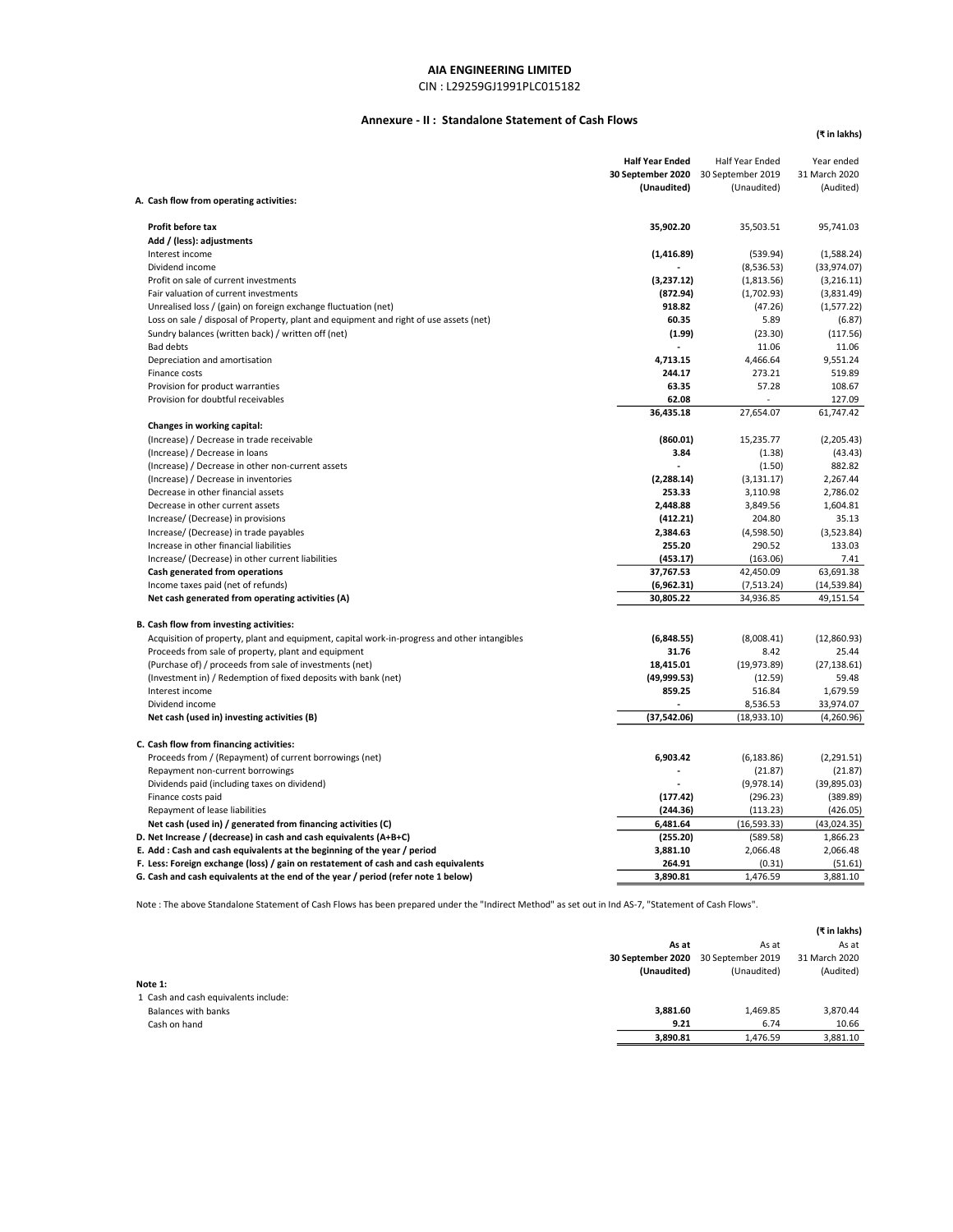Regd. Office.: 115, GVMM Estate, Odhav Road, Ahmedabad 382 410; CIN: L29259GJ1991PLC015182

Ph. 079-22901078; Fax: 079-22901077; E-mail: ric@aiaengineering.com; Website: www.aiaengineering.com STATEMENT OF UNAUDITED CONSOLIDATED FINANCIAL RESULTS FOR THE QUARTER AND HALF YEAR ENDED 30 SEPTEMBER 2020

| Sr.          |                                                                                                    |                                         |                  |                  |            |                  | (₹ in lakhs)                     |
|--------------|----------------------------------------------------------------------------------------------------|-----------------------------------------|------------------|------------------|------------|------------------|----------------------------------|
|              | <b>Particulars</b>                                                                                 | <b>Quarter ended</b><br>Half year ended |                  |                  |            | Year ended       |                                  |
| No.          |                                                                                                    | 30-Sep-20                               | 30-Jun-20        | 30-Sep-19        | 30-Sep-20  | 30-Sep-19        | 31-Mar-20                        |
|              |                                                                                                    | Unaudited                               | <b>Unaudited</b> | <b>Unaudited</b> | Unaudited  | <b>Unaudited</b> | <b>Audited</b>                   |
| 1            | Income                                                                                             |                                         |                  |                  |            |                  |                                  |
|              | Revenue from sale of products                                                                      | 71,988.75                               | 56,142.13        | 67,634.56        | 128,130.88 | 139,008.92       | 289,131.75                       |
|              | Other operating revenue                                                                            | 2,243.61                                | 1,892.54         | 2,024.45         | 4,136.15   | 3,976.62         | 8,956.00                         |
|              | a) Total revenue from operations                                                                   | 74,232.36                               | 58,034.67        | 69,659.01        | 132,267.03 | 142,985.54       | 298,087.75                       |
|              | b) Other income                                                                                    | 2,476.89                                | 7,475.59         | 2,807.95         | 9,952.48   | 6,671.59         | 14,191.00                        |
|              | Total Income (a+b)                                                                                 | 76,709.25                               | 65,510.26        | 72,466.96        | 142,219.51 | 149,657.13       | 312,278.75                       |
| $\mathbf{2}$ | <b>Expenses</b>                                                                                    |                                         |                  |                  |            |                  |                                  |
|              | a) Cost of materials consumed                                                                      | 29.639.41                               | 20,016.57        | 24,819.91        | 49.655.98  | 55,187.49        | 111.589.77                       |
|              | b) Changes in inventories of finished goods and work-in-progress                                   | (4,533.83)                              | 2,767.82         | 2,981.72         | (1,766.01) | 1,286.97         | 5,757.10                         |
|              | c) Employee benefits expense                                                                       | 3,337.19                                | 3,315.65         | 3,429.69         | 6,652.84   | 6,635.18         | 13,438.76                        |
|              | d) Finance costs                                                                                   | 124.76                                  | 140.78           | 152.45           | 265.54     | 295.43           | 558.75                           |
|              | e) Depreciation and amortisation expense                                                           | 2,331.71                                | 2,511.23         | 2,221.35         | 4,842.94   | 4,583.57         | 9,787.92                         |
|              | f) Other expenses                                                                                  | 26,762.19                               | 19,586.23        | 23,021.67        | 46,348.42  | 47,608.38        | 99,274.02                        |
|              | Total expenses (a+b+c+d+e+f)                                                                       | 57,661.43                               | 48,338.28        | 56,626.79        | 105,999.71 | 115,597.02       | 240,406.32                       |
| з            | Profit before tax and Exceptional Items (1-2)                                                      | 19,047.82                               | 17,171.98        | 15,840.17        | 36,219.80  | 34,060.11        | 71,872.43                        |
| 4            | Less: Exceptional Items [Refer Note (iv)]                                                          | 369.10                                  |                  |                  | 369.10     |                  |                                  |
| 5            | Profit before tax (3-4)                                                                            | 18,678.72                               | 17,171.98        | 15,840.17        | 35,850.70  | 34,060.11        | 71,872.43                        |
| 6            | <b>Tax expense</b>                                                                                 |                                         |                  |                  |            |                  |                                  |
|              | (i) Current tax                                                                                    | 5,003.08                                | 6,197.18         | 2,360.67         | 11,200.26  | 6,221.43         | 14.300.02                        |
|              | (ii) Excess provision for tax of earlier periods written back                                      |                                         |                  |                  |            |                  | (5.27)                           |
|              | (iii) Deferred tax                                                                                 | (668.93)                                | (1,958.44)       | (1,719.80)       | (2,627.37) | (1, 315.15)      | (1,454.33)                       |
|              | Total tax expense (i+ii+iii)                                                                       | 4,334.15                                | 4,238.74         | 640.87           | 8,572.89   | 4,906.28         | 12,840.42                        |
| 7            | Profit for the period (5-6)                                                                        | 14,344.57                               | 12,933.24        | 15,199.30        | 27,277.81  | 29,153.83        | 59,032.01                        |
| 8            | Other comprehensive income / (loss):                                                               |                                         |                  |                  |            |                  |                                  |
|              | (i) Items that will not be reclassified to statement of profit and loss                            | 120.93                                  | (76.65)          | (206.01)         | 44.28      | (201.46)         | (306.37)                         |
|              | (ii) Income tax relating to items that will not be reclassified to statement of profit and<br>loss | (30.43)                                 | 19.29            | (0.44)           | (11.14)    | (0.87)           | 4.68                             |
|              |                                                                                                    |                                         |                  |                  |            |                  |                                  |
|              | (iii) Items that will be reclassified to statement of profit and loss                              | (1, 108.99)                             | (837.76)         | 350.31           | (1,946.75) | (1, 377.15)      | 5.27                             |
|              | (iv) Income tax relating to items that will be reclassified to statement of profit and<br>loss     | 113.36                                  | 153.25           | 32.20            | 266.61     | 146.90           |                                  |
| 9            | Total other comprehensive income / (loss) (net of tax)                                             | (905.13)                                | (741.87)         | 176.06           | (1,647.00) | (1,432.58)       |                                  |
| 10           | Total comprehensive income for the period (7+9)                                                    | 13,439.44                               | 12,191.37        | 15,375.36        | 25,630.81  | 27,721.25        | (97.28)<br>(393.70)<br>58,638.31 |
| 11           | Net profit / (loss) attributable to:                                                               |                                         |                  |                  |            |                  |                                  |
|              | a) Owners of the Group                                                                             | 14,396.63                               | 12,926.74        | 15,224.26        | 27,323.37  | 29,264.21        | 59,035.80                        |
|              | b) Non-Controlling Interest                                                                        | (52.06)                                 | 6.50             | (24.96)          | (45.56)    | (110.38)         |                                  |
| 12           | Other comprehensive income / (loss) attributable to:                                               |                                         |                  |                  |            |                  | (3.79)                           |
|              | a) Owners of the Group                                                                             | (906.01)                                | (740.99)         | 175.84           | (1,647.00) | (1,433.02)       | (390.20)                         |
|              | b) Non-Controlling Interest                                                                        | 0.88                                    | (0.88)           | 0.22             |            | 0.44             | (3.50)                           |
| 13           | Total comprehensive income / (loss) attributable to:                                               |                                         |                  |                  |            |                  |                                  |
|              | a) Owners of the Group                                                                             | 13,490.62                               | 12,185.75        | 15,400.10        | 25,676.37  | 27,831.19        | 58,645.60                        |
|              | b) Non-Controlling Interest                                                                        | (51.18)                                 | 5.62             | (24.74)          | (45.56)    | (109.94)         | (7.29)                           |
| 14           | Paid- up equity share capital - face value of ₹ 2 each                                             | 1,886.41                                | 1,886.41         | 1,886.41         | 1,886.41   | 1,886.41         | 1,886.41                         |
| 15           | Other equity                                                                                       |                                         |                  |                  |            |                  | 368,242.23                       |
| 16           | Earning per equity share (EPS) in ₹ (not annualised)                                               |                                         |                  |                  |            |                  |                                  |
|              | Basic                                                                                              | 15.26                                   | 13.71            | 16.14            | 28.97      | 31.03            | 62.59                            |

Notes:

(i) The above unaudited consolidated financial results for the quarter and half year ended 30 September 2020 have been reviewed by the Audit Committee and subsequently approved by the Board of Directors in their respective meetings held on 2 November 2020. These unaudited consolidated financial results are subjected to Limited Review by the statutory auditors of the Company. The statutory auditors have expressed an unmodified conclusion.

(ii) The unaudited consolidated financial results are prepared in accordance with the Indian Accounting Standards (lnd AS) as prescribed under Section 133 of the Companies Act, 2013, read with Rule 3 of the Companies (Indian Accounting Standards) Rules, 2015 and Companies (Indian Accounting Standards) (Amendment Rules), 2016.

(iii) This unaudited consolidated financial results comprise of the results / financial information of the Holding Company, i.e., AIA Engineering Limited, and its subsidiaries namely - Welcast Steels Limited - India, AIA CSR Foundation - India, Vega Industries (Middle East) F.Z.C. - U.A.E., Vega Industries Limited - U.K., Vega Industries Limited - U.S.A., Vega Steel Industries (RSA) (PTY.) Limited - South Africa, Wuxi Vega Trade Co., Limited - China, PT. Vega Industries Indonesia - Indonesia, Vega Industries Chile SPA - Chile, AIA Ghana Limited - Ghana and Vega Industries Australia Pty. Ltd. - Australia.

(iv) During the current quarter, Welcast Steels Limited ('WSL'), a subsidiary company, has decided to permanently close its only factory.

Accordingly, standalone financial results of WSL for the quarter and half year ended 30 September 2020, as consolidated in this unaudited consolidated financial results of the Holding Company, has not been prepared on going concern basis. All the non-financial assets and liabilities of WSL have been recognised at lower of cost or realisable value and all financial assets and liabilities continue to be recognized at fair value or amortised cost adjusted for any loss allowances. This has resulted into an exceptional charge aggregating to ₹ 369.10 lakhs in consolidated statement of profit and loss which comprise of closure compensation and impairment of non-current assets.